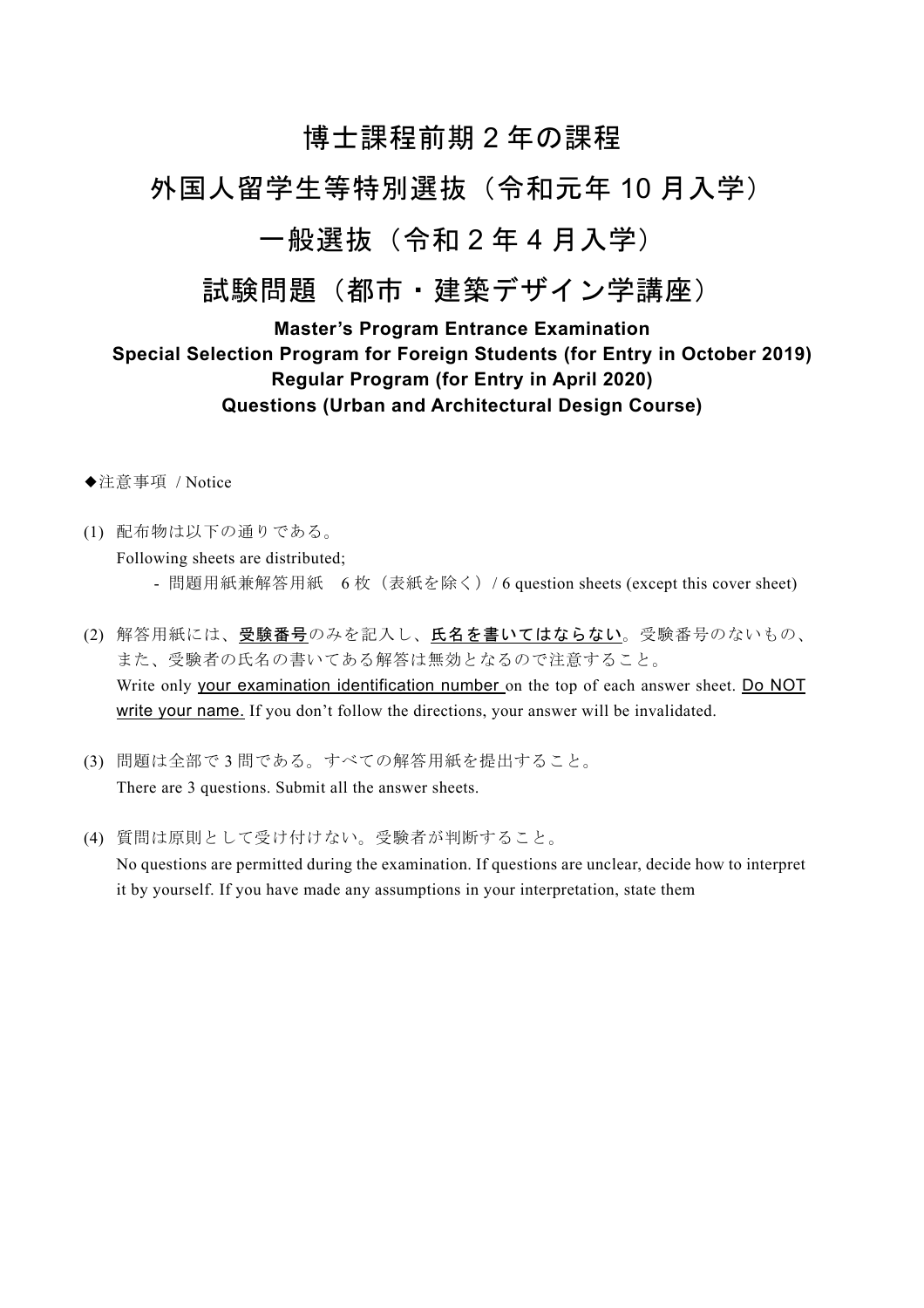| 安缺俗亏              |  |
|-------------------|--|
| examinee's number |  |

## 問題 1 / Question 1

(1) 都市デザインに関連する以下の用語·人名について説明せよ。 $(8 \times 5 = 40)$ 点) Describe the following terms and names related to Urban Design.  $(8 \times 5 = 40$  points)

A.フランクフルト式厨房 / Frankfurt Kitchen

B.ブロードエーカーシティ/ Broad acre City

C.ルイス・マンフォード / Lewis Mumford

D.チーム・テン / Team X

E.ボーバン地区 / Freiburg Vauban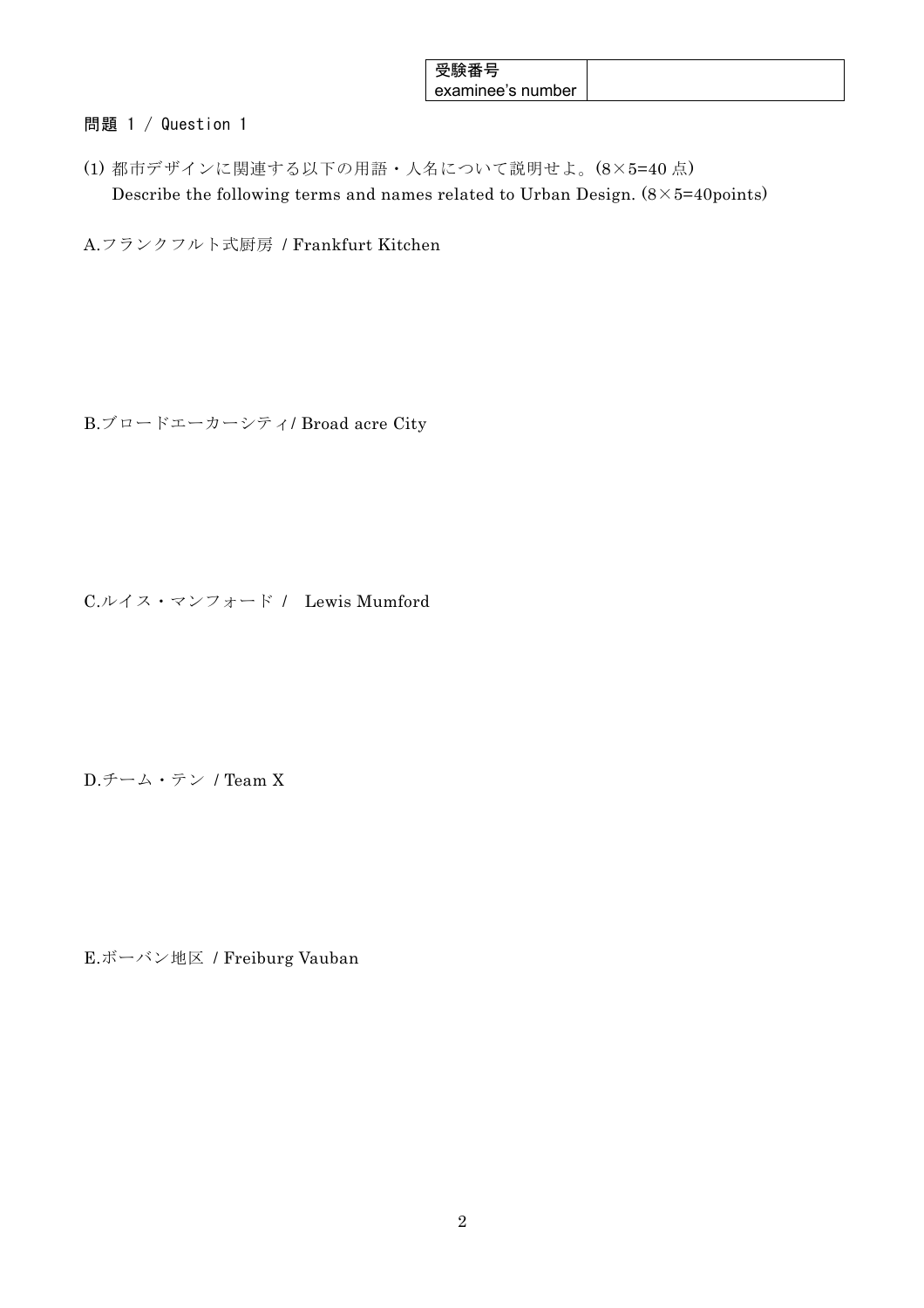### 受験番号 examinee's number

(2) 先端的な環境工学的技術を駆使してエネルギー効率を高め、地球温暖化対策や省資源化を徹底 した環境配慮型の都市デザインとして注目されるスマートシティは、大別すると「新都市型」 と「再開発型」に分類される。この分類に関連して以下問いに答えよ。(40 Å)

Smart City as environmentally-friendly city design that uses advanced environmental engineering technologies to improve energy efficiency, global warming issue and conserve resources can be broadly classified into "new city type" and "retrofit city type". Answer the following questions related to this classification: (40points)

A.「新都市型」と「再開発型」の代表的な事例をそれぞれ示し、各計画の特徴を述べよ。 Give representative examples of "new city type" and "retrofit city type", and describe the characteristics feature of each plan.

B. 次世代型都市デザインにおけるスマートシティの適用に関する有効性と問題点を述べよ。 Describe the effectiveness and problems of Smart City implementation in next-generation urban design.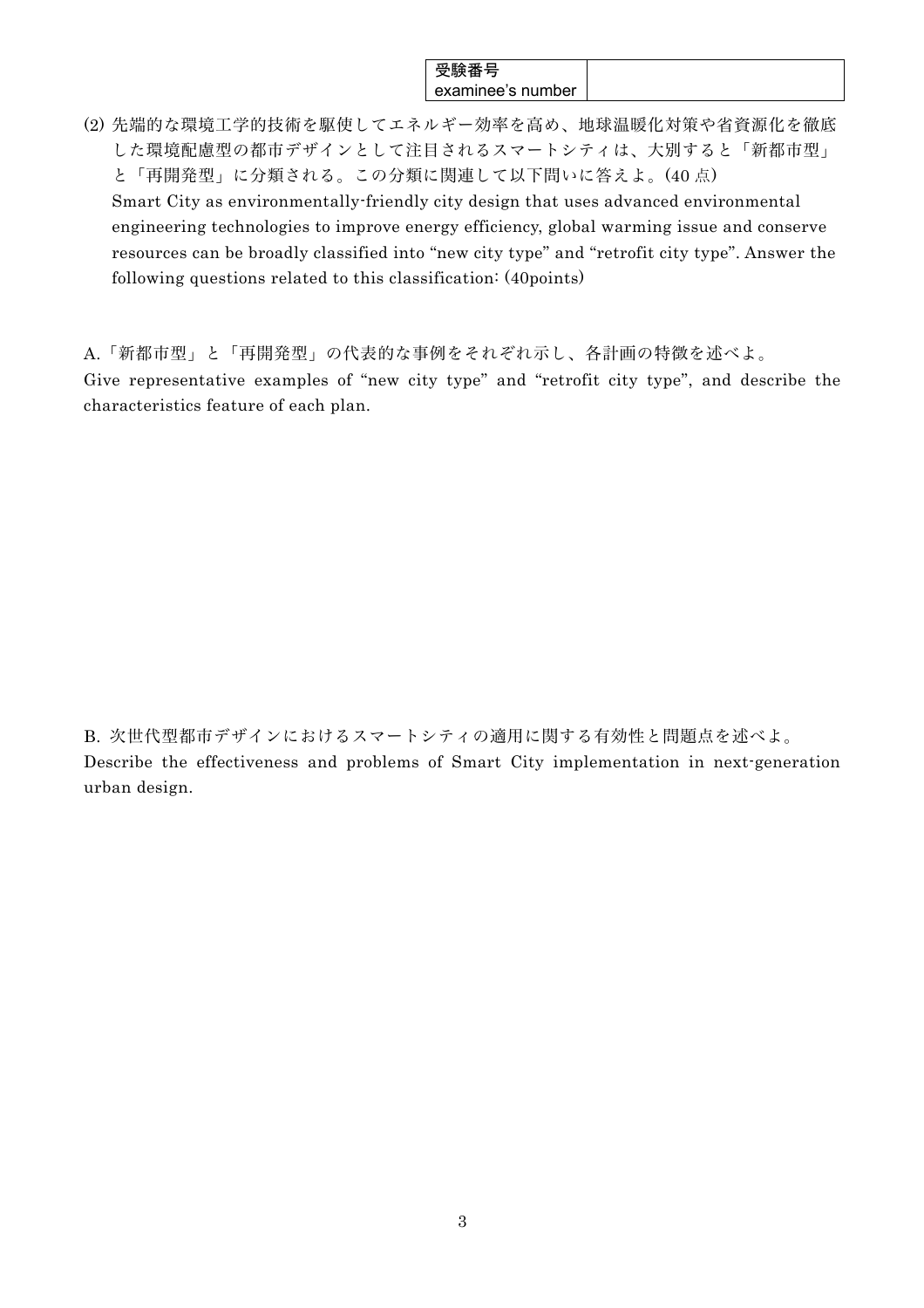| 文歌佾方              |  |
|-------------------|--|
| examinee's number |  |

問題2/Question2

1 以下の建築家について、デザインの特徴や歴史的な位置づけを記述せよ。(40点)

Describe distinctive design and historical significance of following architects.  $(40 points)$ 

- A クロード・ニコラ・ルドゥー Claude Nicolas Ledoux
- B フランク・ロイド・ライト Frank Lloyd Wright
- C ガエ・アウレンティ Gae Aulenti
- D アルヴァロ・シザ Alvaro Siza
- E ジャン・ヌーヴェル Jean Nouvel
- F デヴィッド・アジャイ David Adjaye
- G 菊竹清訓 Kyonori Kikutake
- H 石上純也 Junya Ishigami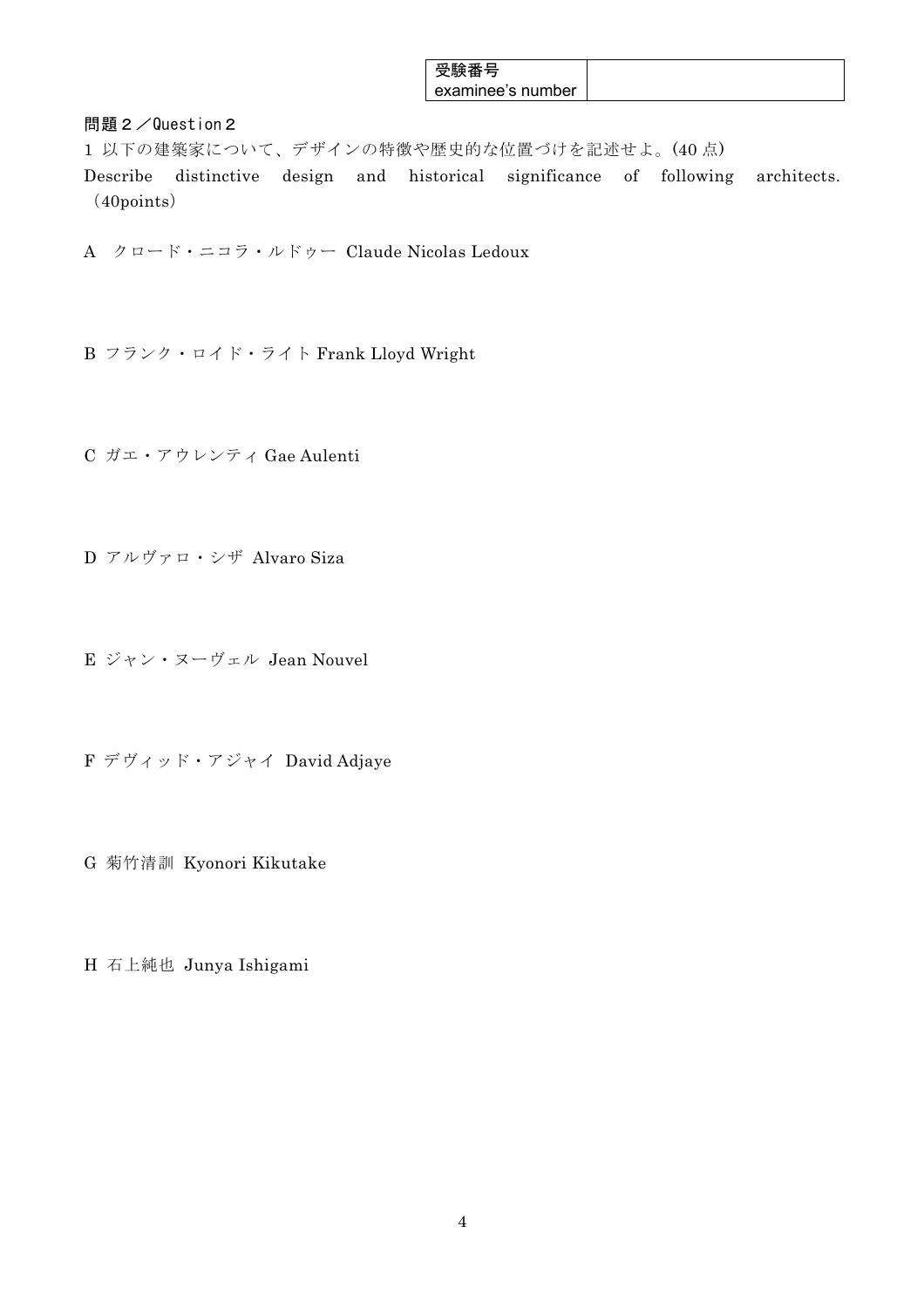| <b>ㅍ f҈<del></del></b> 포 ㄴ<br>安缺省亏 |  |
|------------------------------------|--|
| examinee's number                  |  |

2 以下の問いに答えよ。(24点)

Answer the following questions. (24 points)

A 透明性をめぐる重要な建築論を説明しなさい。 Explain important architectural theories on transparency.

B 複合施設をめぐる重要な建築論を説明しなさい。

Explain important architectural theories on complex facilites.

3 いくつかの国におけるピロティのデザインや使用法を比較し 3 つ以上の事例を挙げて論じなさ い。事例には簡単なスケッチも添えてください。この用紙の裏面も使えます。(16点) Write an essay on following theme. "Compare design and use of pilotis in several countries" Refer several examples (more than three) and Attach sketches of them. You can also use the back of this paper. (16 points)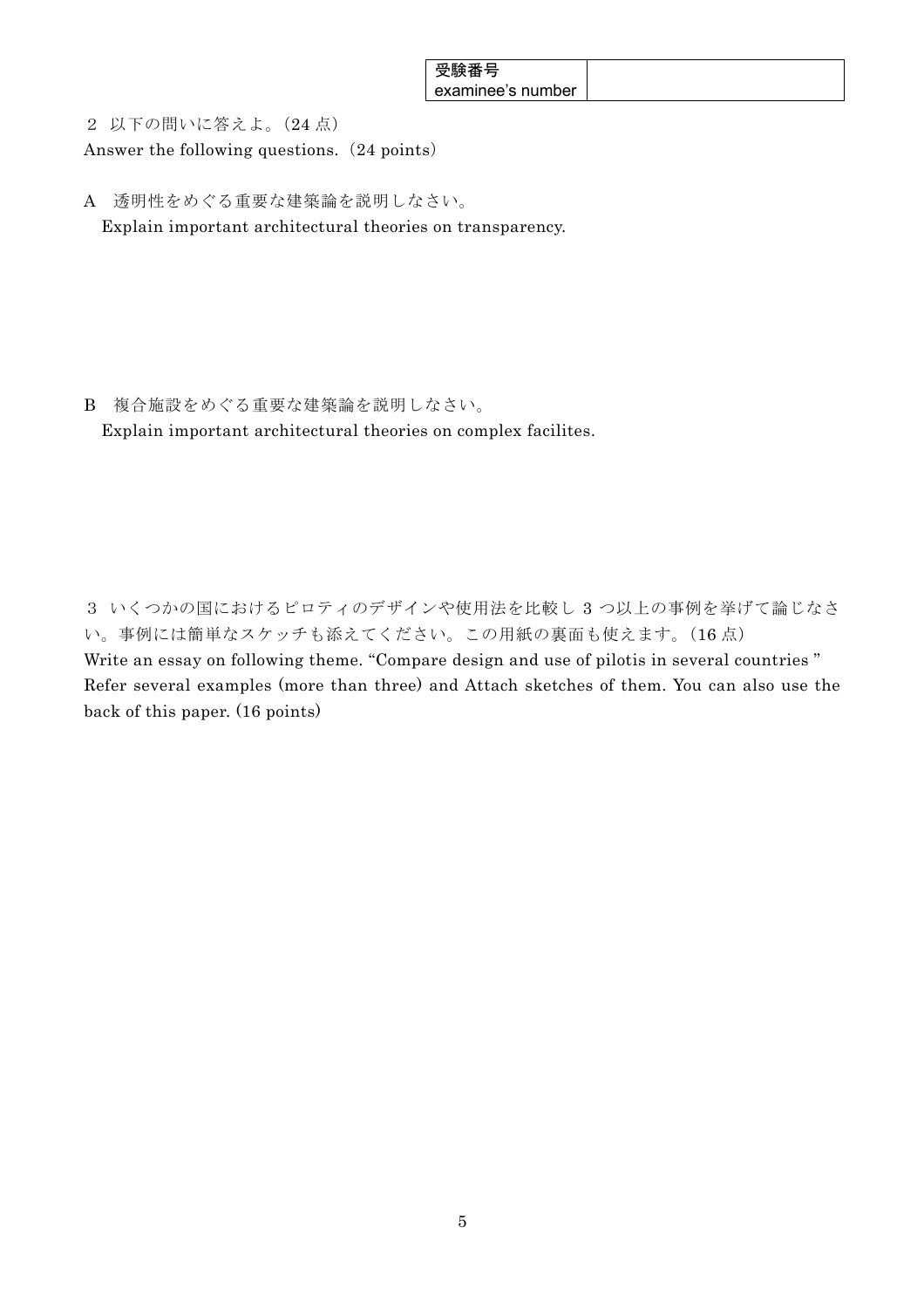| 受験番号              |  |
|-------------------|--|
| examinee's number |  |

### 問題 3 / Question 3

1 構造設計に関する以下の各問いに答えよ. (40点)

Answer the following questions related to structural design. (40 points)

(1) 鉄骨構造の柱·梁部材の設計において、曲げ応力に対する許容応力度が引張許容応力度より 小さくなる場合があるのは何故か説明せよ.

Explain why there are the cases in which the allowable stress against bending moment is smaller than that of tensile allowable stress in design of steel beam-column?

(2) 強軸周りに断面係数 1.0×106 mm3を有する対称な断面の強軸周りに 200 kNm の純曲げモ ーメントが作用している. 断面に作用する最大応力(縁応力)を求めよ.

Determine the extreme fiber stress of a symmetric section having a section modulus of  $1.0 \times 10^6$  mm<sup>3</sup> around its strong axis subjected to a pure bending moment of 200 kNm around its strong axis.

(3) 鉄筋コンクリート壁において、壁の鉄筋比が同じでも壁周辺の柱・梁の軸方向筋比が小さく なると壁全体の強度が低下する場合がある理由を説明せよ.

Explain the reason why there are the cases in which the shear strength of a concrete wall decreases when the axial reinforcement ratios decrease in the beams and columns around the wall.

(4) 弾性座屈を生じる鉄骨柱において、部材を同じ断面性能で強度の高い鉄骨材料に変えたが軸 方向耐荷重は変化しなかった. その理由を述べよ.

Explain the reason why the axial strength of a steel column suffering elastic buckling does not change even if the member is replaced with a stronger steel material having the same cross-sectional property.